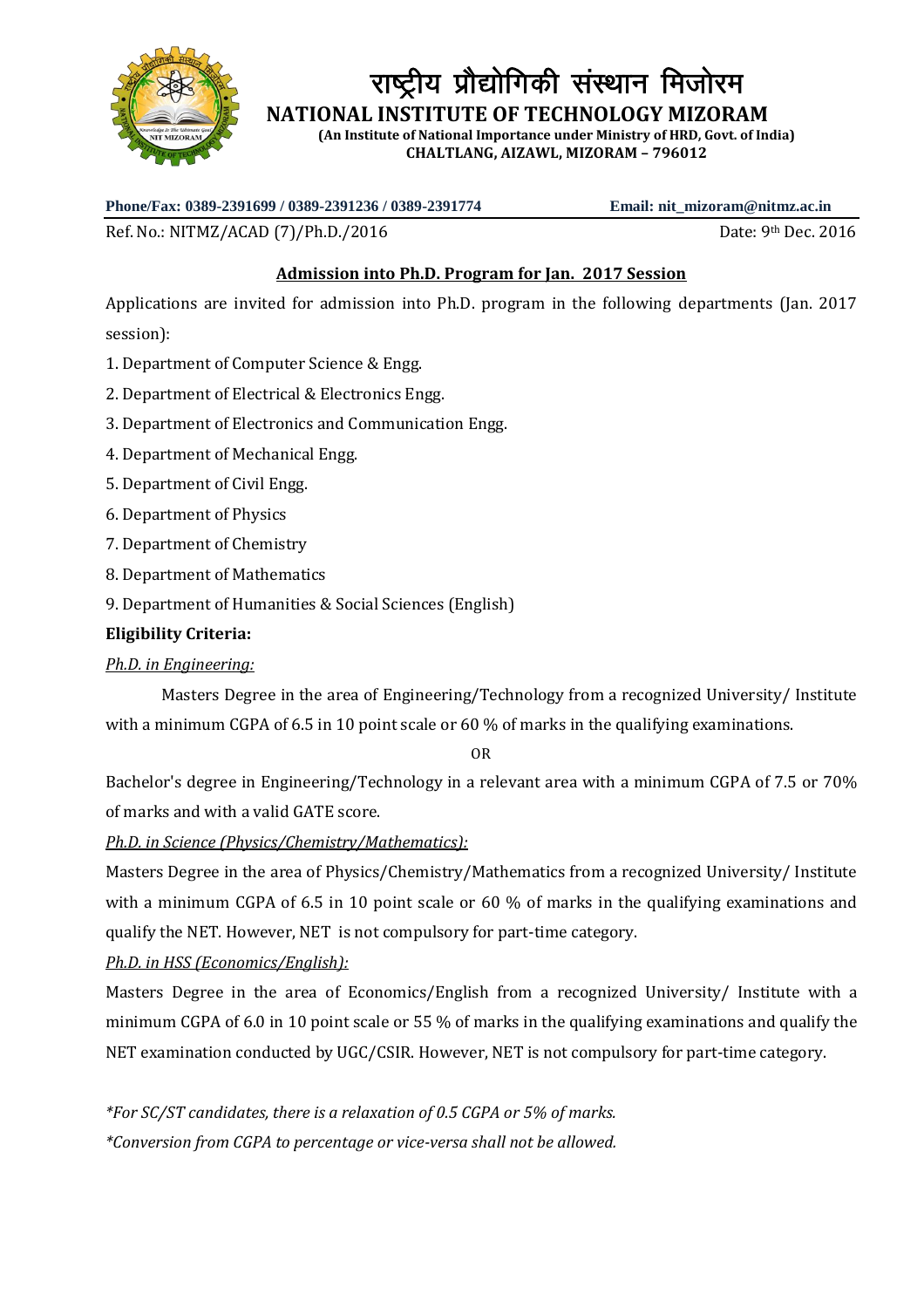#### **DEPARTMENT-WISE QUALIFICATIONS ELECTRONICS & COMMUNICATION ENGINEERING**

B.Tech. or B.E. or Equivalent degree in Electronics & Communication Engineering / Electronics & Telecommunication Engineering

M.Tech. or M.E. in Microelectronics/ Nanotechnology/ Electronic Design / Nanoelectronics/ VLSI/ Optoelectronics/ Electronic Devices

## **Research Areas:**

Nano-Microelectronics, Nanophotonics, Semiconductor Devices, Nano Materials, Smart Materials, Organic Electronics.

## **ELECTRICAL & ELECTRONICS ENGINEERING**

B.Tech. or B.E. or Equivalent degree in Electrical Engineering or Electrical and Electronics Engineering.

M.Tech. or M.E. in Electrical Engineering or allied specializations in broad research areas mentioned below

## **Research Areas:**

Power Electronics Converters and Machine Drives, Electromagnetic Levitation System, Active Magnetic Bearing, Smart Grid and Renewable Energy.

### **COMPUTER SCIENCE AND ENGINEERING**

B.Tech. or B.E. or Equivalent degree in Computer Science and Engineering.

M.Tech. or M.E. in Computer Science and Engineering or equivalent

## **Research Areas:**

Natural Language Processing

# **MECHANICAL ENGINEERING**

B.Tech. or B.E. or Equivalent degree in Mechanical Engineering / Production Engineering / Industrial Engineering / Mechatronics / Automobile Engineering/Aeronautical Engineering / Marine Engineering.

M.Tech. or M.E. in Mechanical Engineering or allied specializations in the broad research areas mentioned below

## **Research Areas:**

Thermal Engineering, Manufacturing Engineering

# **CIVIL ENGINEERING**

B.Tech. or B.E. or Equivalent degree in any branch of Engineering & Technology

M.Tech. or M.E. in relevant specialization.

**Research Areas:**

Geotechnical Engineering, Geo-environmental Engineering, and Transportation Engineering

# **MATHEMATICS**

B.Sc. and M.Sc. / M.Phil. in Mathematics or equivalent degree

# **Research Areas:**

Optimization, Fractional Calculus, Uncertainty Theory, Fluid Dynamics

### **PHYSICS**

B.Sc. and M.Sc. / M.Phil. in Physics or equivalent degree

**Research Areas:**

Experimental Condensed Matter Physics, Materials Science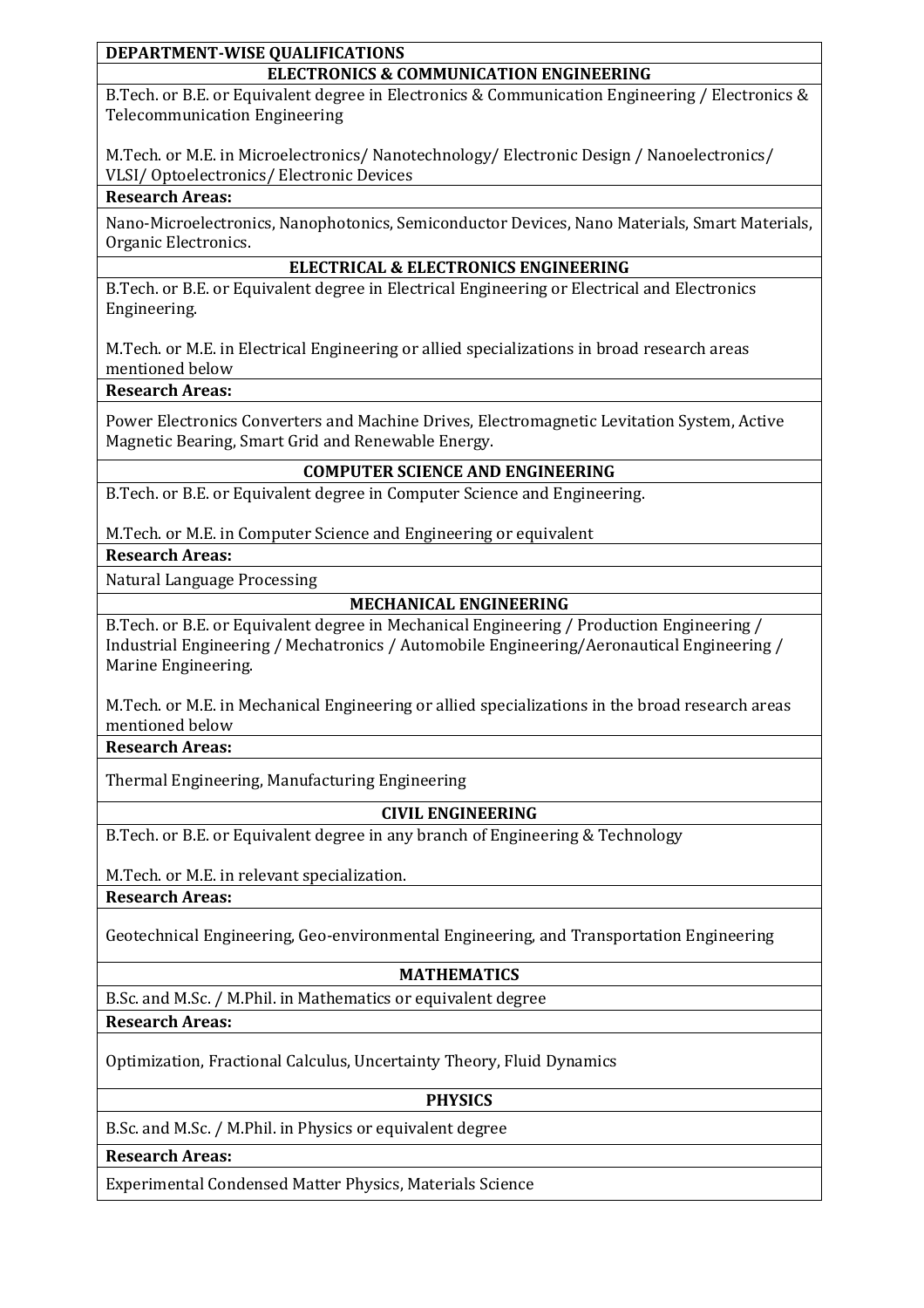| <b>CHEMISTRY</b>                                            |                                                                                                                                                                               |  |  |
|-------------------------------------------------------------|-------------------------------------------------------------------------------------------------------------------------------------------------------------------------------|--|--|
| B.Sc. and M.Sc. / M.Phil. in Chemistry or equivalent degree |                                                                                                                                                                               |  |  |
| <b>Research Areas:</b>                                      |                                                                                                                                                                               |  |  |
| Surfactants, Colloids, Synthesis of Nano Particles          |                                                                                                                                                                               |  |  |
| <b>HUMANITIES &amp; SOCIAL SCIENCES</b>                     |                                                                                                                                                                               |  |  |
| <b>Department</b>                                           | <b>Research Areas:</b>                                                                                                                                                        |  |  |
| English                                                     | Indian Writing in English, Post-Colonial Study, Comparative<br>Literature, American Literature, Post Modernism, Cultural and<br>gender studies, Feminism, Regional literature |  |  |

### **CATEGORIES OF Ph.D. STUDENTS**

The Institute admits Ph.D. students under the following categories:

### REGULAR

A student in this category works full-time for his/her Ph.D. degree. He/she receives assistantship from the Institute or fellowship from any recognized funding agency.

#### SPONSORED

A student in this category is sponsored by a recognized R&D organization, academic institution, government organization or industry for doing research in the Institute on a fulltime basis. The Institute does not provide any assistantship/fellowship to such a student.

### SELF-FINANCED

A student in this category works full-time or part-time towards the Ph.D. Programme. The Institute does not provide any assistantship/fellowship to such a student.

### PROJECT-STAFF

This category refers to a student who is working on a sponsored project in the Institute and is admitted to the Ph.D. Programme to work on a full-time basis. The remaining duration of the project at the time of admission should be at least one year. If the project gets completed before the student completes his/her Ph.D. Programme, his/her category will be converted to that of REGULAR category.

### PART-TIME

A student in this category is a professionally employed person, who pursues the Ph.D. Programme while continuing the duties of his/her service in NIT Mizoram or elsewhere. The Institute does not provide any assistantship/fellowship to such a student.

#### EXTERNAL

This category refers to a student employed in an R&D organization/academic institution/industry having adequate research facilities. The research work leading to the Ph.D. degree may be carried out largely in the parent organization of the candidate under a Local Supervisor from the organization but with the overall guidance provided by a faculty member (Institute Supervisor) of the Department/Centre in which he/she is registered. The Institute does not provide any assistantship/fellowship to such a student.